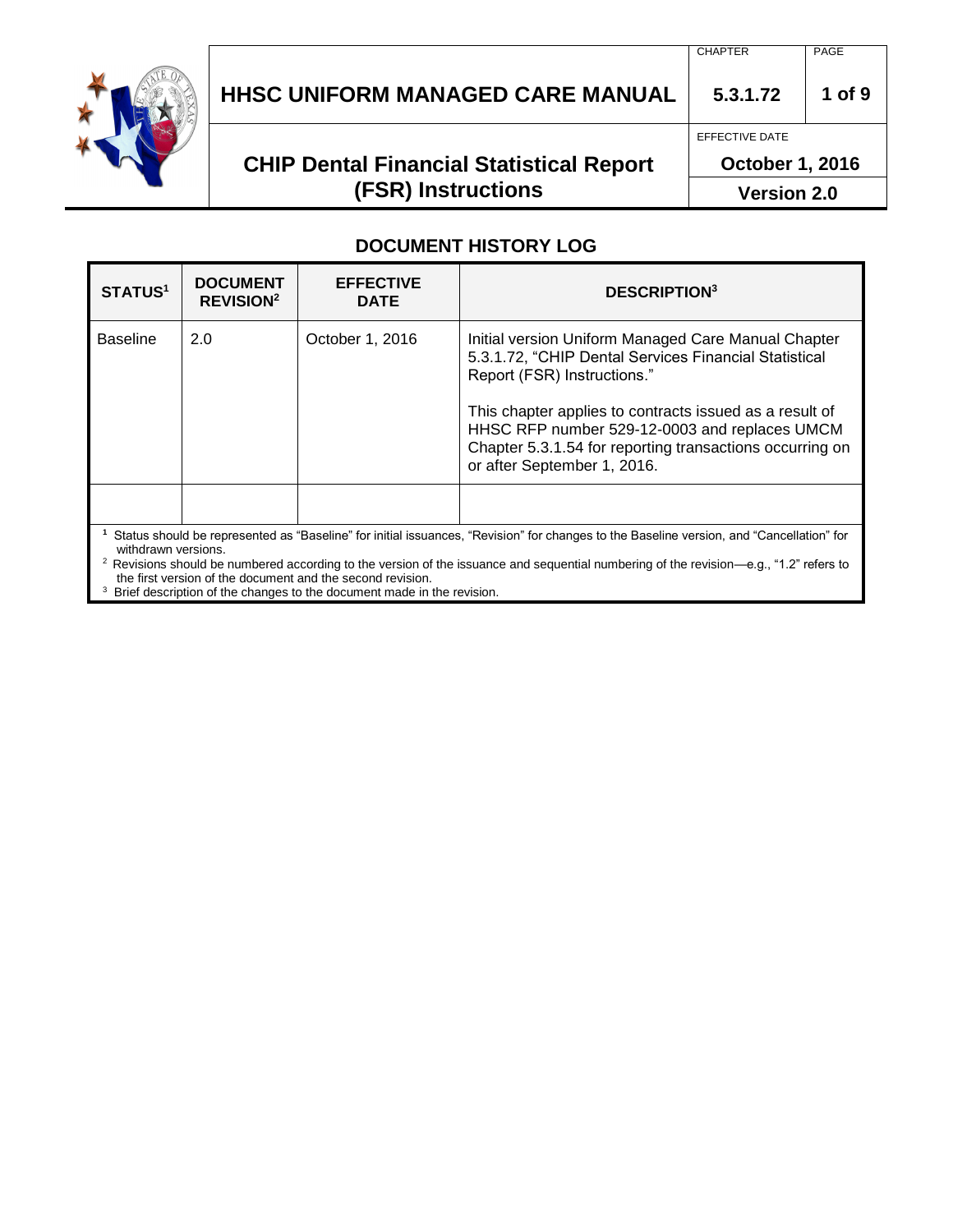| <b>HHSC UNIFORM MANAGED CARE MANUAL</b>                                      | 5.3.1.72                                                       | $2$ of $9$ |
|------------------------------------------------------------------------------|----------------------------------------------------------------|------------|
| <b>CHIP Dental Financial Statistical Report</b><br><b>(FSR) Instructions</b> | EFFECTIVE DATE<br><b>October 1, 2016</b><br><b>Version 2.0</b> |            |
|                                                                              |                                                                |            |

### **Objective**

All MCOs contracting with the State of Texas to arrange for or to provide dental health care to enrollees in the CHIP Dental Program must submit CHIP Dental MCO FSRs for each Service Area (SA) in accordance with the Contract for Services between HHSC and MCO and in accordance with the instructions below.

### **General**

All CHIP Dental MCO FSRs must be completed using the locked Microsoft Excel template provided by HHSC. Data integrity is critical to the automated compilation of the data. Do not alter the file name, sheet names, existing cell locations, or formatting of the data in the file and sheets. Do not add or delete any columns or rows. **Any deviations from the locked template will render the FSR unreadable by the software application and therefore unacceptable to HHSC.**

All shaded data fields in the FSR represent fields where data input is required. In order to maintain consistency please ensure that the data input is in black. All data fields not shaded represents referenced data or calculations. All line numbers in these instructions refer to the line numbers in column A on each worksheet.

#### **Cells can be linked within the template but there can be no outside links to the MCO Accounting Systems or other contractor sources.**

The following note is included on all FSR pages **"Note: Except where stated otherwise, reporting is on an incurred basis (that is, reported in the period corresponding to dates of service, rather than to date paid). All prior quarters' data must be updated to reflect the most recent revised IBNR estimates."** Also, Member months' data must be updated in accordance with information provided by the enrollment broker.

**Before completing the CHIP Dental FSR, complete the Admin FSR and the QI FSR.** 

### **FSR Page Headers**

Header information entered on Part 1 populates header data for all the other sheets; please make sure Part 1 is correct. Enter the following on Part 1:

**MCO Name:** Select the MCO's name from the drop-down menu.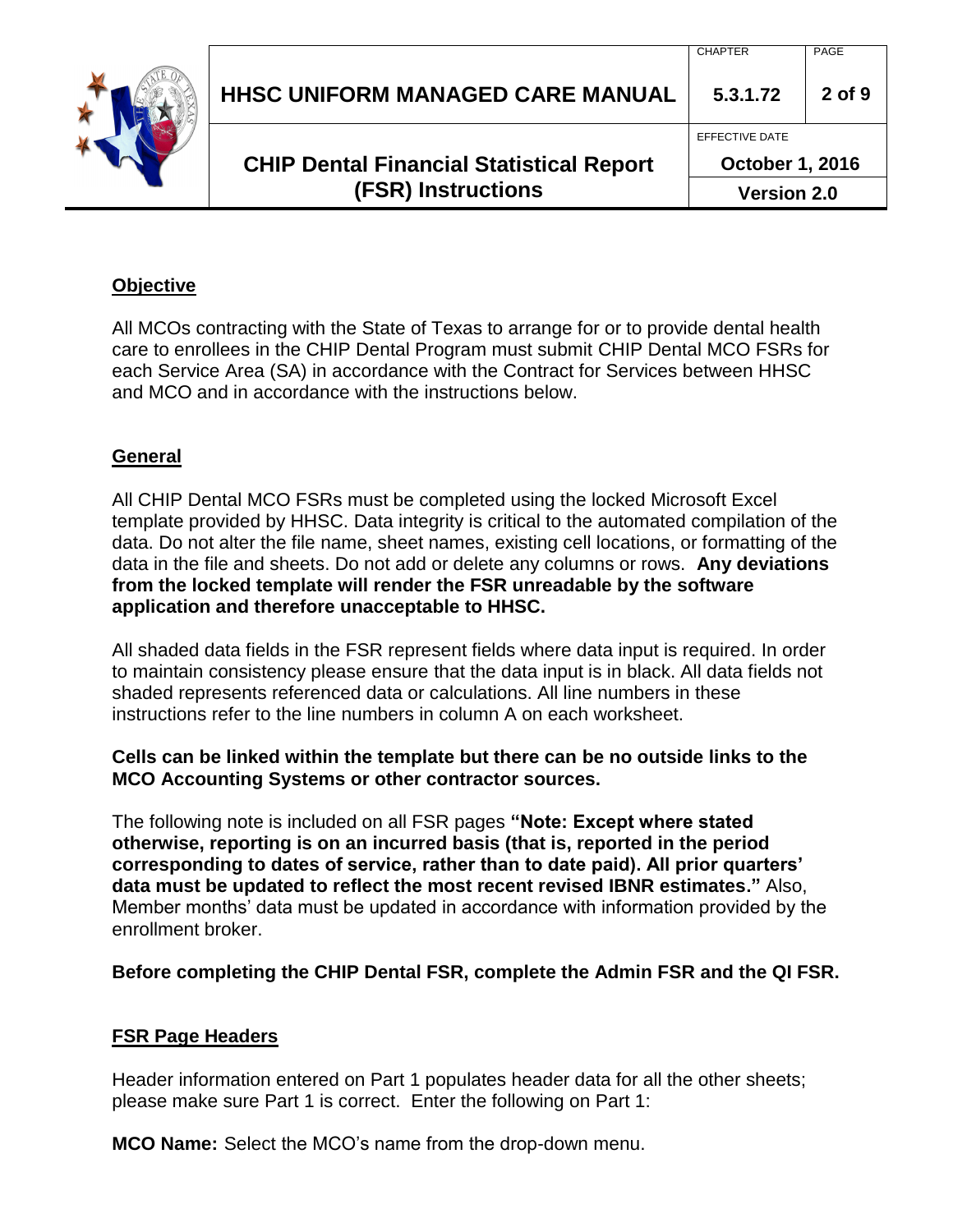**HHSC UNIFORM MANAGED CARE MANUAL 5.3.1.72 3 of 9**

## **CHIP Dental Financial Statistical Report (FSR) Instructions**

EFFECTIVE DATE

**October 1, 2016**

**Version 2.0**

**State Fiscal Year:** Select the State Fiscal Year (SFY) from the drop-down menu. **Submission Date**: Enter the month, day, and year, e.g., 6/30/2015. **Submission Type**: Select the type of FSR, e.g. Quarterly; Year End + 90 Days; Year End + 334 Days from the drop-down menu.

**Rptg Period End Date**: Enter the month, day, and year, e.g., 5/31/2015.

### **Part 1: Summary Income Statement**

Line 1 Member Months: Referenced from Part 3, Line 15, "Total Member Months."

Line 2 Average Monthly Member Months: Calculated as Line 1, "Member Months," divided by the number of months of membership data.

#### Revenues:

Line 3 Dental Premiums: Referenced from Part 3, Line 5, "Total Dental Premiums."

Line 4 Investment Income: Enter all interest and dividend income resulting from investment of funds received from the State and Federal Governments under this Managed Care Contract.

Line 5 Health Insurance Providers Fee Reimbursement: Enter the amount of the Health Insurance Providers Fee, which was reimbursed by HHSC as required under the Affordable Care Act (ACA), including any gross up for corporate federal income tax and state premium taxes as applicable to the FSR.

Line 6 Other Revenue: Enter all income generated from the CHIP Dental Program for this contract Service Area other than Premiums (HHSC Capitation), Health Insurance Providers Fee Reimbursement, and Investment Income.

Line 7 Total Gross Revenues: Calculated sum of Lines 3 through 6.

Line 8 Health Insurance Providers Fee & Related Costs: Enter the sum of:

- a) the amount paid to the IRS specifically and solely for the ACA Health Insurance Providers Fee, as required under the Affordable Care Act (ACA) and as attributable to the FSR (exclude any amounts accrued for ACA Health Insurance Providers Fee which were not paid during the FSR period);
- b) the increase in the amount incurred for corporate federal income taxes resulting from the Health Insurance Providers Fee Reimbursement which is attributable to the FSR.

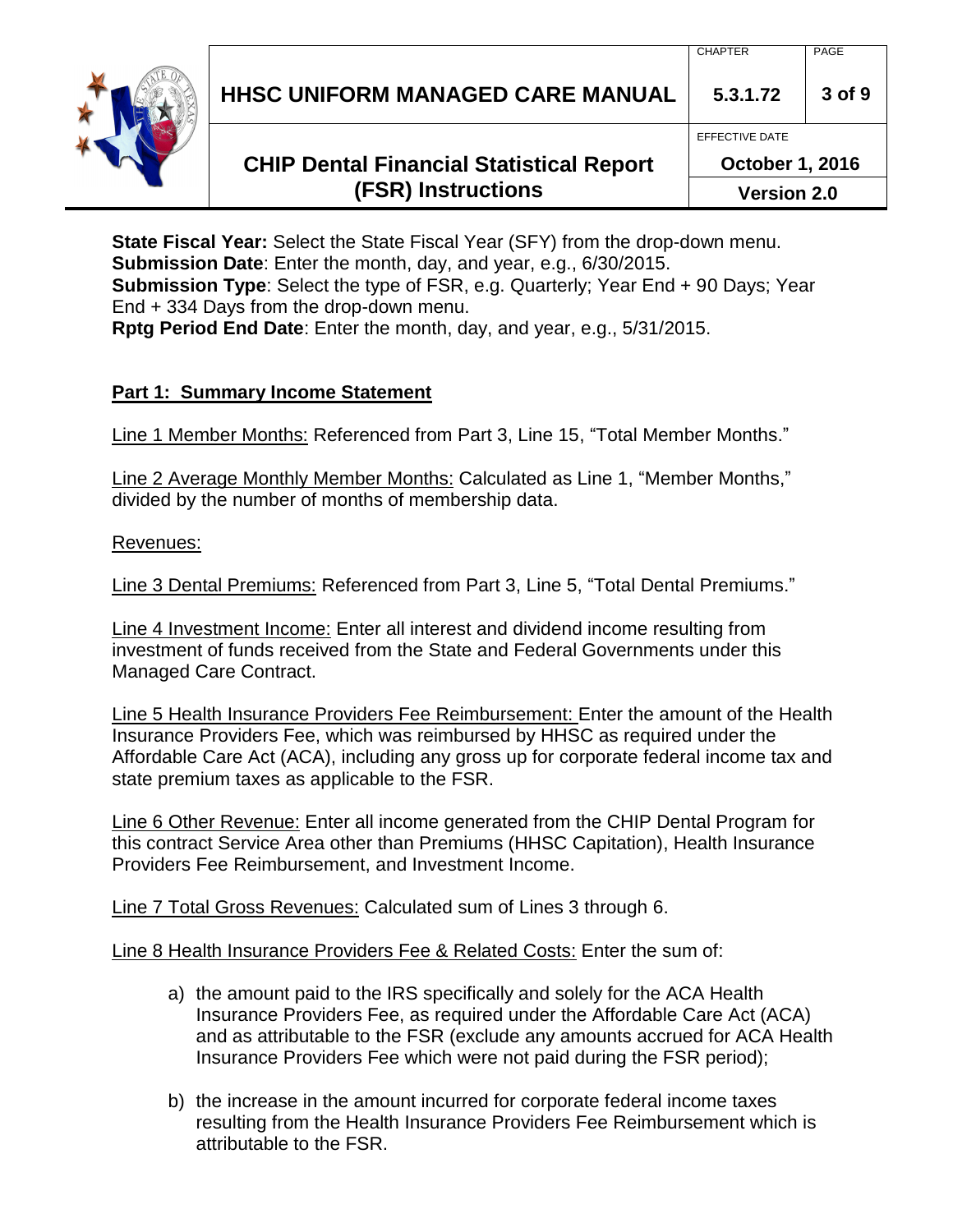**HHSC UNIFORM MANAGED CARE MANUAL 5.3.1.72 4 of 9**

## **CHIP Dental Financial Statistical Report (FSR) Instructions**

**October 1, 2016**

EFFECTIVE DATE

**Version 2.0**

Do not include any increase to Premium Taxes resulting from the Health Insurance Providers Fee Reimbursement in Line 8. All Premium Taxes incurred should be included in Line 9.

Maintain for FSR audit purposes the derivations supporting items a) and b) above.

Line 9 Premium Taxes: Enter the premium taxes incurred for premiums applicable to the reporting period including any additional taxes incurred as a result of the Health Insurance Providers Fee Reimbursement from HHSC.

Line 10 Maintenance Taxes: Enter the maintenance taxes incurred for premiums applicable to the reporting period.

Line 11 Net Revenues: Calculated as Line 7, "Total Gross Revenues," less the sum of Line 8, "Health Insurance Providers Fee & Related Costs," Line 9, "Premium Taxes," and Line 10, "Maintenance Taxes."

Dental Expenses:

Line 12 Fee-For-Service: Referenced from Part 4, Line 5, "Total Paid Claims."

Line 13 Net Reinsurance Cost: Referenced from Part 4, Line 10, "Total Net Reinsurance."

Line 14 IBNR Accrual: Referenced from Part 4, Line 15, "Total IBNR."

Line 15 Quality Improvement: Referenced from Part 4, Line 16 "Quality Improvement."

Line 16 Other Dental Expenses: Referenced from Part 4, Line 21, "Total Other Dental Expenses."

Line 17 Total Dental Expenses: Calculated as sum of Lines 12 through 16.

Line 18 Administrative Expenses: Enter the allocated Administrative Expenses from the Admin FSR, Part 2 Line 51, by the applicable Program/Service Area.

Line 19 Total Expenses: Calculated as sum of Line 17, "Total Dental Expenses," and Line 18, "Administrative Expenses."

Line 20 Net Income Before Taxes: Calculated as Line 11, "Net Revenues," minus Line 19, "Total Expenses."

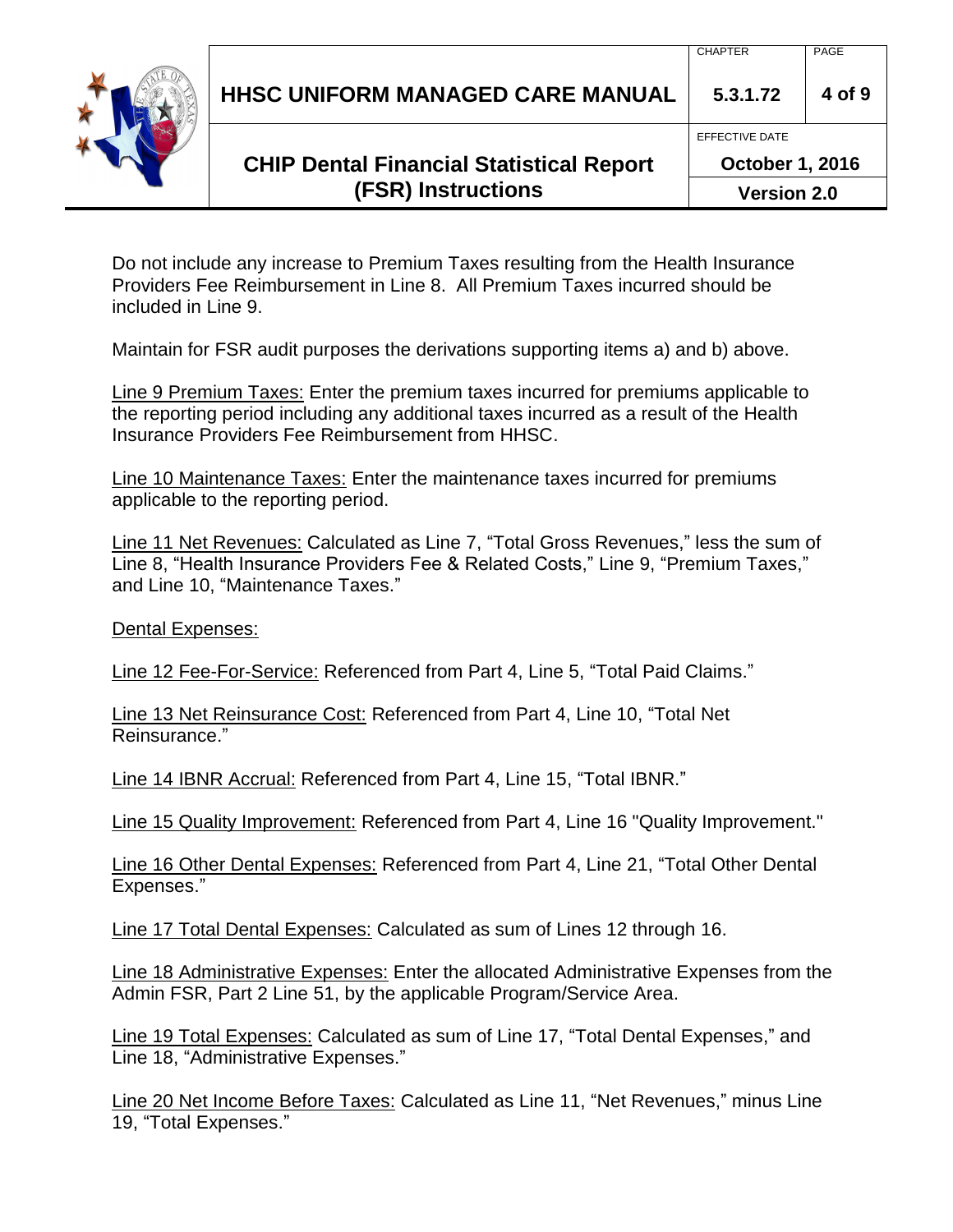**HHSC UNIFORM MANAGED CARE MANUAL 5.3.1.72 5 of 9**

## **CHIP Dental Financial Statistical Report (FSR) Instructions**

Line 21 % Dental Exp to Net Revenues: Calculated as Line 17, "Total Dental Expenses," divided by Line 11, "Net Revenues."

Line 22 % Admin Exp to Net Revenues: Calculated as Line 18, "Administrative Expenses," divided by Line 11, "Net Revenues."

Line 23 % Net Income to Net Revenues: Calculated as Line 20, "Net Income Before Taxes," divided by Line 11, "Net Revenues."

Post-income items:

Line 24 Performance Assessment: Enter in the YTD cell the amount of the Pay for Quality (P4Q) performance assessment.

### **Part 2: Statistics**

Line 1 Paid Dental Expenses Completion Factor: Calculated as the difference between Part 5, Line 9, "Total Dental Expenses," and Part 5, Line 6, "Incurred But Not Reported (IBNR)," divided by Part 5, Line 9, "Total Dental Expenses."

#### Total Cost \$PMPM:

Line 2 MCO Admin Cost: Calculated as Part 1, Line 17, "Administrative Expenses," divided by Part 1, Line 1, "Member Months."

Line 3 Health Insurance Providers Fee & Related Costs: Calculated as Part 1, Line 8, "Health Insurance Providers Fee & Related Costs," divided by Part 1, Line 1, "Member Months."

Line 4 Premium & Maintenance Taxes: Calculated as sum of Part 1, Line 9, "Premium Taxes," and Part 1, Line 10, "Maintenance Taxes," divided by Part 1, Line 1, "Member Months."

Line 5 Dental Expenses, excl. Net Reinsurance and Quality Improvement: Calculated as the difference of Part 1, Line 17, "Total Dental Expenses," and the sum of Part 1, Line 13, "Net Reinsurance Cost," and Part 1, Line 15, "Quality Improvement", divided by Part 1, Line 1, "Member Months."

Line 6 Net Reinsurance: Calculated as Part 1, Line 13, "Net Reinsurance Cost," divided by Part 1, Line 1, "Member Months."



EFFECTIVE DATE

**October 1, 2016**

**Version 2.0**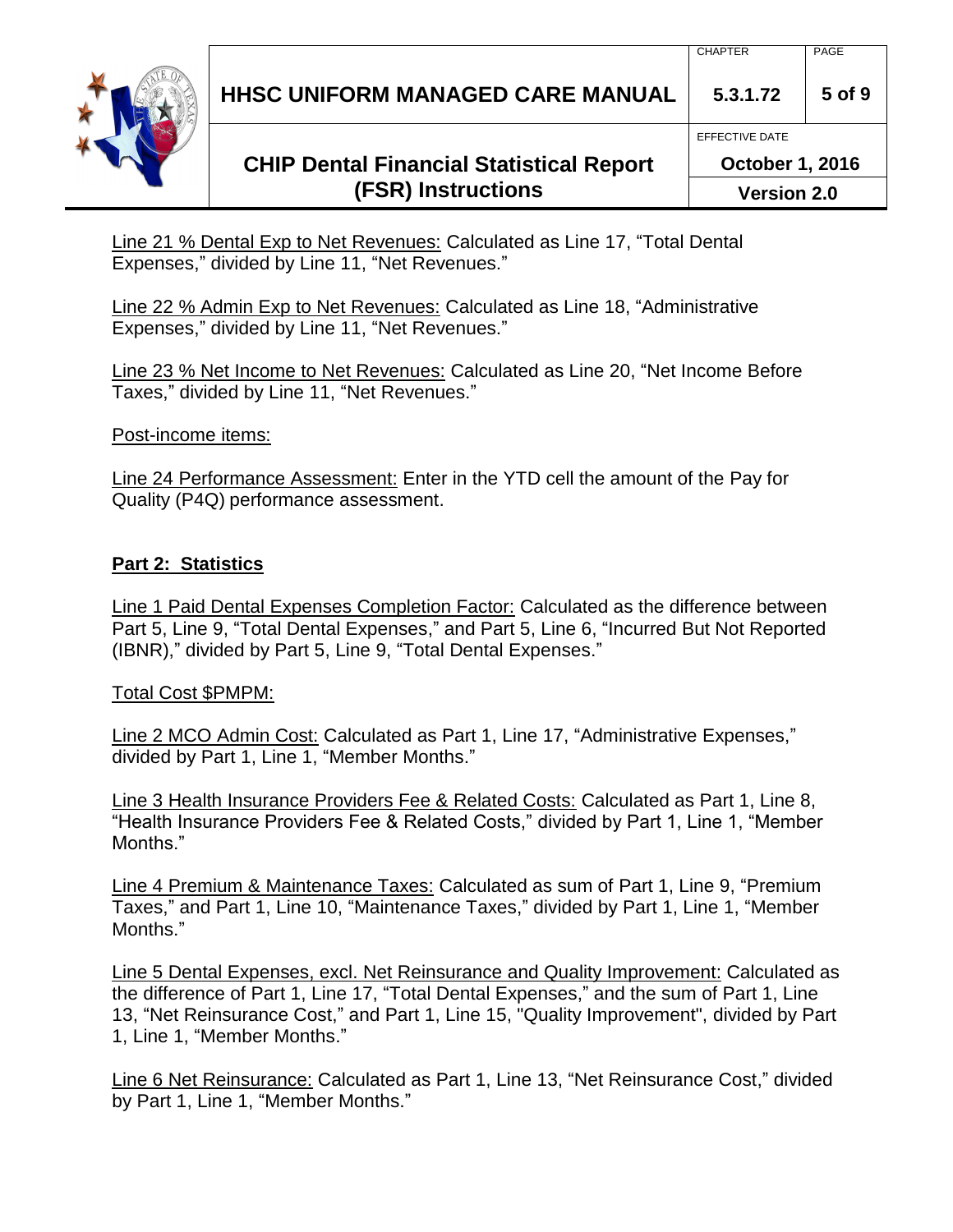**HHSC UNIFORM MANAGED CARE MANUAL 5.3.1.72 6 of 9**

## **CHIP Dental Financial Statistical Report (FSR) Instructions**

**October 1, 2016 Version 2.0**

EFFECTIVE DATE

Line 7 Quality Improvement: Calculated as Part 1, Line 15 "Quality Improvement", divided by Part 1, Line 1, "Member Months."

Line 8 Subtotal: Calculated as sum of Lines 2 through 7.

Line 9 Profit/Loss (before Experience Rebate): Calculated as Part 1, Line 20, "Net Income Before Taxes," divided by Part 1, Line 1, "Member Months."

Line 10 Total Cost \$PMPM to HHSC: Calculated as sum of Line 8 and Line 9.

### **Part 3: Dental Premiums**

Dental Premiums (HHSC Capitation):

Lines 1 through 4 Dental Premiums (HHSC Capitation): Each cell in this matrix is calculated and is the product of the corresponding capitation rate in the matrix of Lines 6 through 9 and the corresponding member months in the matrix of Lines 11 through 14.

Line 5 Total Dental Premiums: Calculated as the sum of Lines 1 through 4

Dental Premium \$PMPM:

Lines 6 through 9 Dental Premium \$PMPM: Enter each risk group's dental capitation rate.

Line 10 Total Dental Premium \$PMPM: Calculated as Line 5, "Total Dental Premiums," divided by Line 15, "Total Member Months."

Member Months:

Lines 11 through 14 Member Months: Enter the member months based on the supplemental files supporting HHSC's monthly capitation payments to the MCO.

Line 15 Total Member Months: Calculated as the sum of Lines 11 through 14.

### **Part 4: Dental Expense by Expense Class**

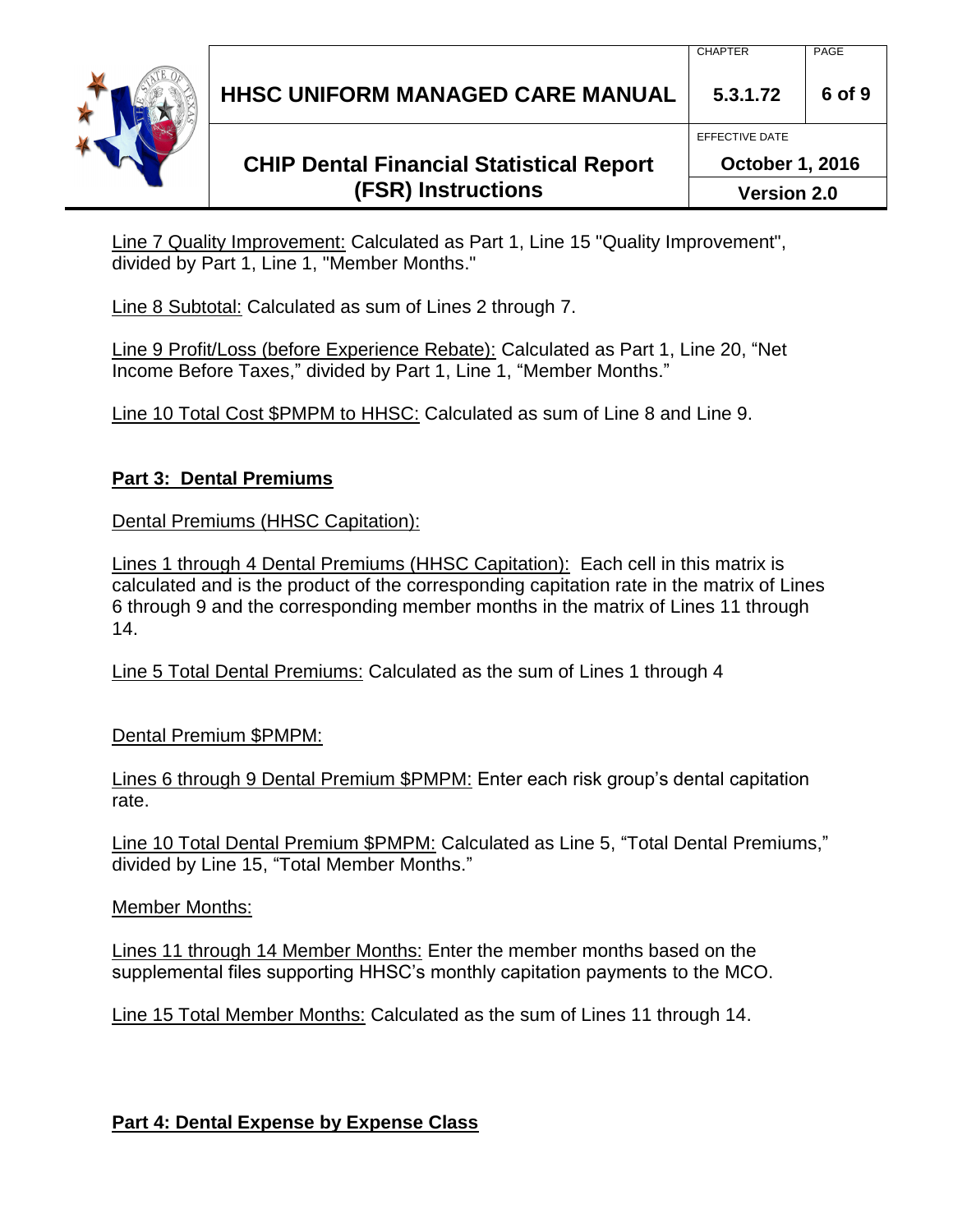| <b>HHSC UNIFORM MANAGED CARE MANUAL</b> |  |
|-----------------------------------------|--|
|                                         |  |

### **CHIP Dental Financial Statistical Report (FSR) Instructions**

EFFECTIVE DATE

Paid Claims:

Lines 1 through 4 Paid Claims: Enter monthly paid claims by risk groups as incurred.

Line 5 Total Paid Claims: Calculated as the sum of Lines 1 through 4

Paid Reinsurance Premiums, Net of Reinsurance Recoveries:

Lines 6 through 9 Paid Reinsurance Premiums, Net of Reinsurance Recoveries: Enter the paid reinsurance premiums net of collected reinsurance recoveries specific to each risk group by the months the reinsurance coverage was effective. Report collected Reinsurance Recoveries by the appropriate risk group and by the incurred month of the services to which the recoveries relate.

Line 10 Total Net Reinsurance: Calculated as the sum of Lines 6 through 9

IBNR:

Lines 11 through 14 IBNR: Enter Incurred But Not Reported estimate by risk group.

Line 15 Total IBNR: Calculated as the sum of Lines 11 through 14

Quality Improvement Cost

Line 16 Quality Improvement: Referenced from Part 5, Line 8 "Quality Improvement."

Other Dental Expenses:

Lines 17 through 20 Other Dental Expenses: Enter any other Dental expenses not captured by Paid Claims, Paid Capitation, Reinsurance Premiums net of Recoveries or IBNR for each risk group. Examples of these expenses include incentives paid directly to physicians; third party recoveries, other recoveries, or settlements that have not been captured through claims adjustments in the claims processing system; refunds; etc.

Line 21 Total Other Dental Expenses: Calculated as the sum of Lines 17 through 20

Line 22 Other Dental Expenses: Identify each category of expense included in Lines 17 through 20 Other Dental Expenses.

Section Beneath Line 22: No action necessary. These lines populate based on the member months' data entered in Part 3.

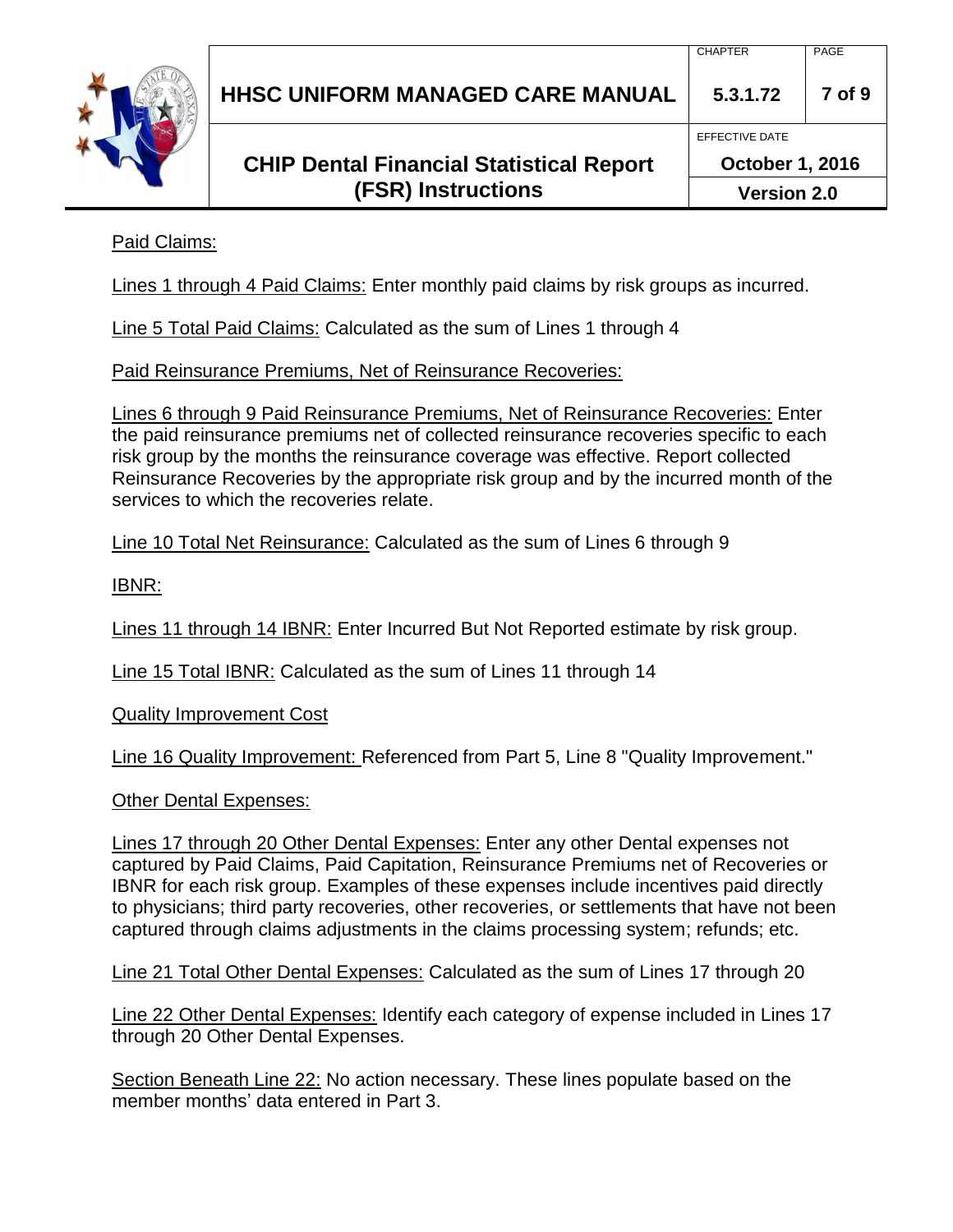| <b>CHAPTER</b> | PAGE |
|----------------|------|
|                |      |



## **HHSC UNIFORM MANAGED CARE MANUAL 5.3.1.72 8 of 9**

### **CHIP Dental Financial Statistical Report (FSR) Instructions**

EFFECTIVE DATE

**October 1, 2016**

**Version 2.0**

### **Part 5: Dental Expenses by Service Type**

Line 1 Preventive Services: Enter all paid expenses related to preventive dental services provided to Members. The Dental Contract identifies preventive services.

Line 2 Therapeutic Services: Enter all paid expenses related to the therapeutic services provided to Members. The Dental Contract identifies therapeutic services.

Line 3 Other Dental Services: Enter all paid expenses of dental services and supplies rendered that are not classified in either of the dental expense classifications above.

Line 4 Reinsurance Premiums: Enter paid expenses to obtain reinsurance coverage from reinsurance companies that assume all or part of the financial risks associated with catastrophic Dental expenses that could otherwise be ruinous to the Dental Contractor (also termed Premiums Ceded for Reinsurance). Offset any reinsurance premiums collected for any reinsurance risks assumed.

Line 5 Reinsurance Recoveries: Enter all return of funds or recovery of paid losses that have been collected from reinsurers associated with a particular case where catastrophic Dental expenses have been incurred. Offset any reinsurance recoveries paid for reinsurance risks assumed. Record Reinsurance Recoveries in the month(s) in which the dental services were rendered to which the recoveries relate.

Line 6 Incurred But Not Reported: Enter the total Dental expense accrual which includes:

- Reported claims in process for adjudication;
- An estimated expense of the incurred but not reported dental services;
- Amounts withheld from paid claims; and
- Any reinsurance payable to reinsurers for ceded risk, net of any reinsurance receivable for assumed risk.

The IBNR Dental expenses accrual is an estimate of the expected dental expenses incurred, but not paid, based on claims lag schedules and completion factors, as well as any counts of services rendered but not billed. Any major change in the claims processing function that was not in effect during the period of time covered by the lag schedules could materially impact the estimated IBNR accrual; hence, actuarial judgment and adjustment may sometimes be needed.

#### **Note: No IBNR should be reported on the second final FSR reflecting expenses paid through the 334th day after the end of the contract period.**